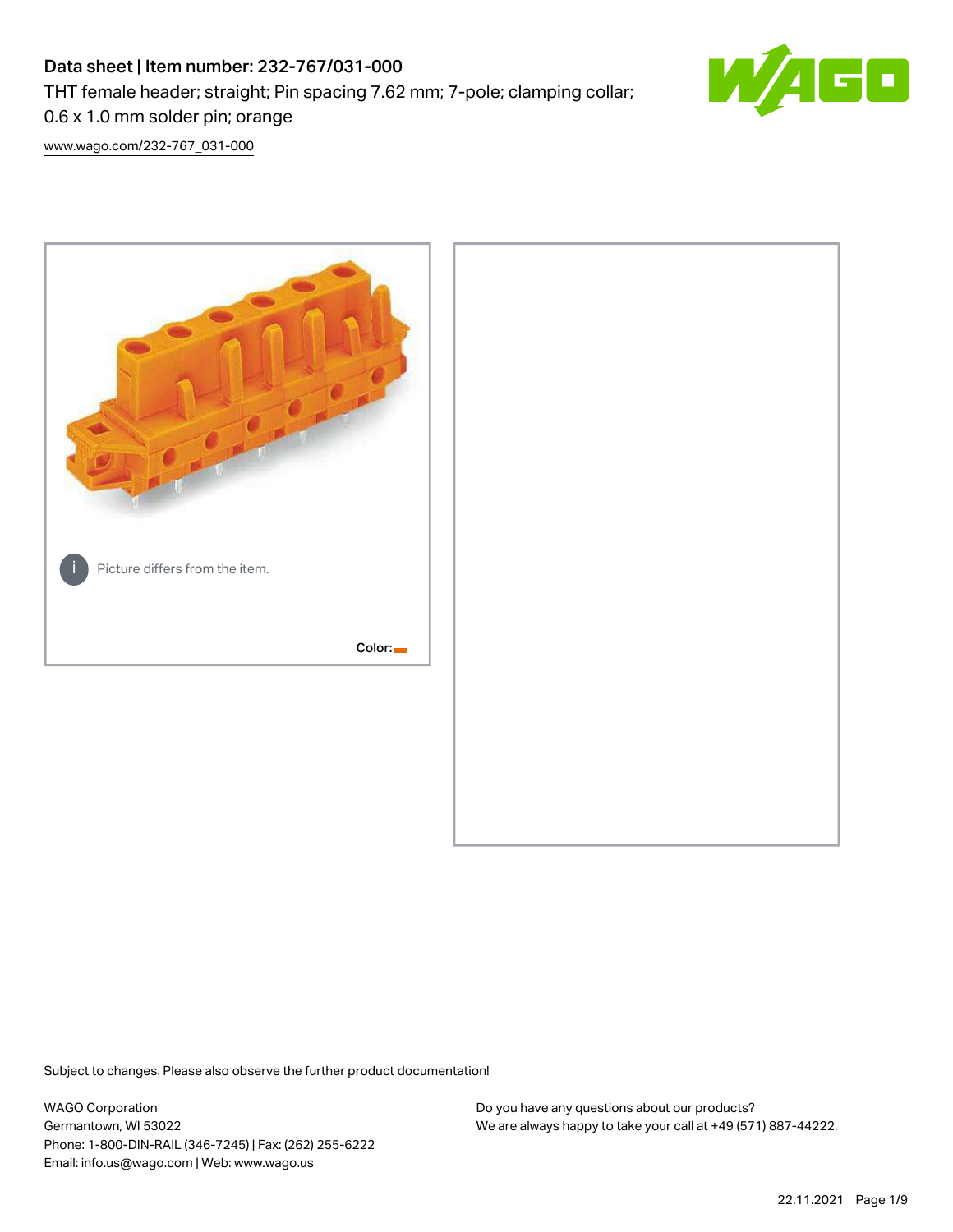



 $L =$  (pole no.  $-1$ ) x pin spacing  $+5.08$  mm

 $L_1 = L + 3$  mm

 $L_2 = L + 8.8$  mm

 $L_3 = L + 14.8$  mm

2- to 3-pole female connectors – one latch only

## Item description

**Horizontal or vertical PCB mounting via straight or angled solder pins** 

Subject to changes. Please also observe the further product documentation! For board-to-board and board-to-wire connections

WAGO Corporation Germantown, WI 53022 Phone: 1-800-DIN-RAIL (346-7245) | Fax: (262) 255-6222 Email: info.us@wago.com | Web: www.wago.us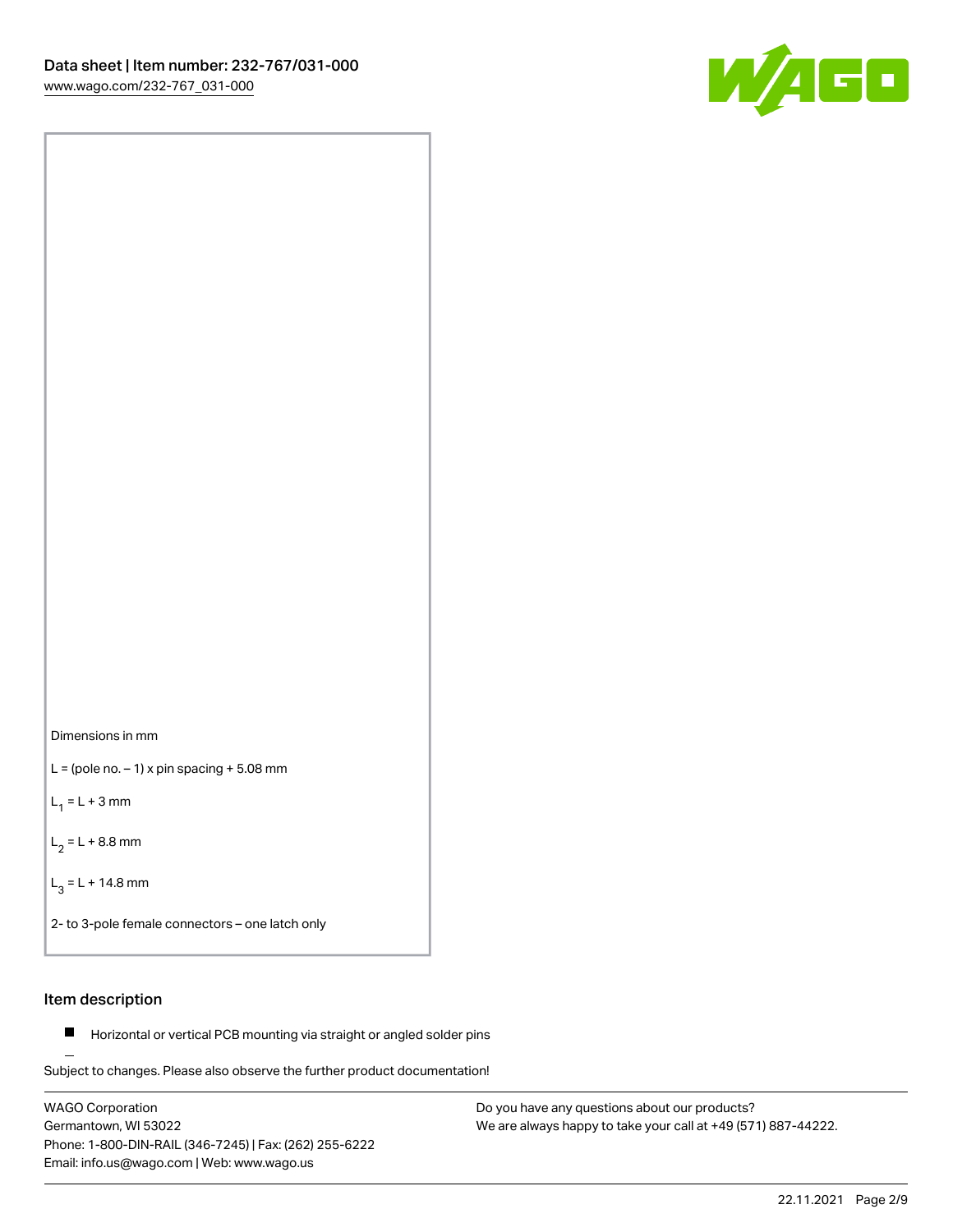

- For board-to-board and board-to-wire connections
- $\blacksquare$ Touch-proof PCB outputs
- $\blacksquare$ Easy-to-identify PCB inputs and outputs
- $\blacksquare$ With coding fingers

## Data **Notes**

| Safety information 1 | The <i>MCS – MULTI CONNECTION SYSTEM</i> includes connectors<br>without breaking capacity in accordance with DIN EN 61984. When<br>used as intended, these connectors must not be connected<br>/disconnected when live or under load. The circuit design should<br>ensure header pins, which can be touched, are not live when<br>unmated. |
|----------------------|--------------------------------------------------------------------------------------------------------------------------------------------------------------------------------------------------------------------------------------------------------------------------------------------------------------------------------------------|
| Variants:            | Other pole numbers<br>3.8 mm pin projection for male headers with straight solder pins<br>Gold-plated or partially gold-plated contact surfaces<br>Other versions (or variants) can be requested from WAGO Sales or<br>configured at https://configurator.wago.com/                                                                        |

# Electrical data

### IEC Approvals

| Ratings per                 | IEC/EN 60664-1                                                        |
|-----------------------------|-----------------------------------------------------------------------|
| Rated voltage (III / 3)     | 500 V                                                                 |
| Rated surge voltage (III/3) | 6kV                                                                   |
| Rated voltage (III/2)       | 630 V                                                                 |
| Rated surge voltage (III/2) | 6 <sub>kV</sub>                                                       |
| Nominal voltage (II/2)      | 1000 V                                                                |
| Rated surge voltage (II/2)  | 6 <sub>kV</sub>                                                       |
| Rated current               | 12A                                                                   |
| Legend (ratings)            | $(III / 2)$ $\triangle$ Overvoltage category III / Pollution degree 2 |

### UL Approvals

| Approvals per                  | UL 1059 |
|--------------------------------|---------|
| Rated voltage UL (Use Group B) | 300 V   |
| Rated current UL (Use Group B) | 15 A    |
| Rated voltage UL (Use Group D) | 300 V   |
| Rated current UL (Use Group D) | 10 A    |

| <b>WAGO Corporation</b>                                | Do you have any questions about our products?                 |
|--------------------------------------------------------|---------------------------------------------------------------|
| Germantown, WI 53022                                   | We are always happy to take your call at +49 (571) 887-44222. |
| Phone: 1-800-DIN-RAIL (346-7245)   Fax: (262) 255-6222 |                                                               |
| Email: info.us@wago.com   Web: www.wago.us             |                                                               |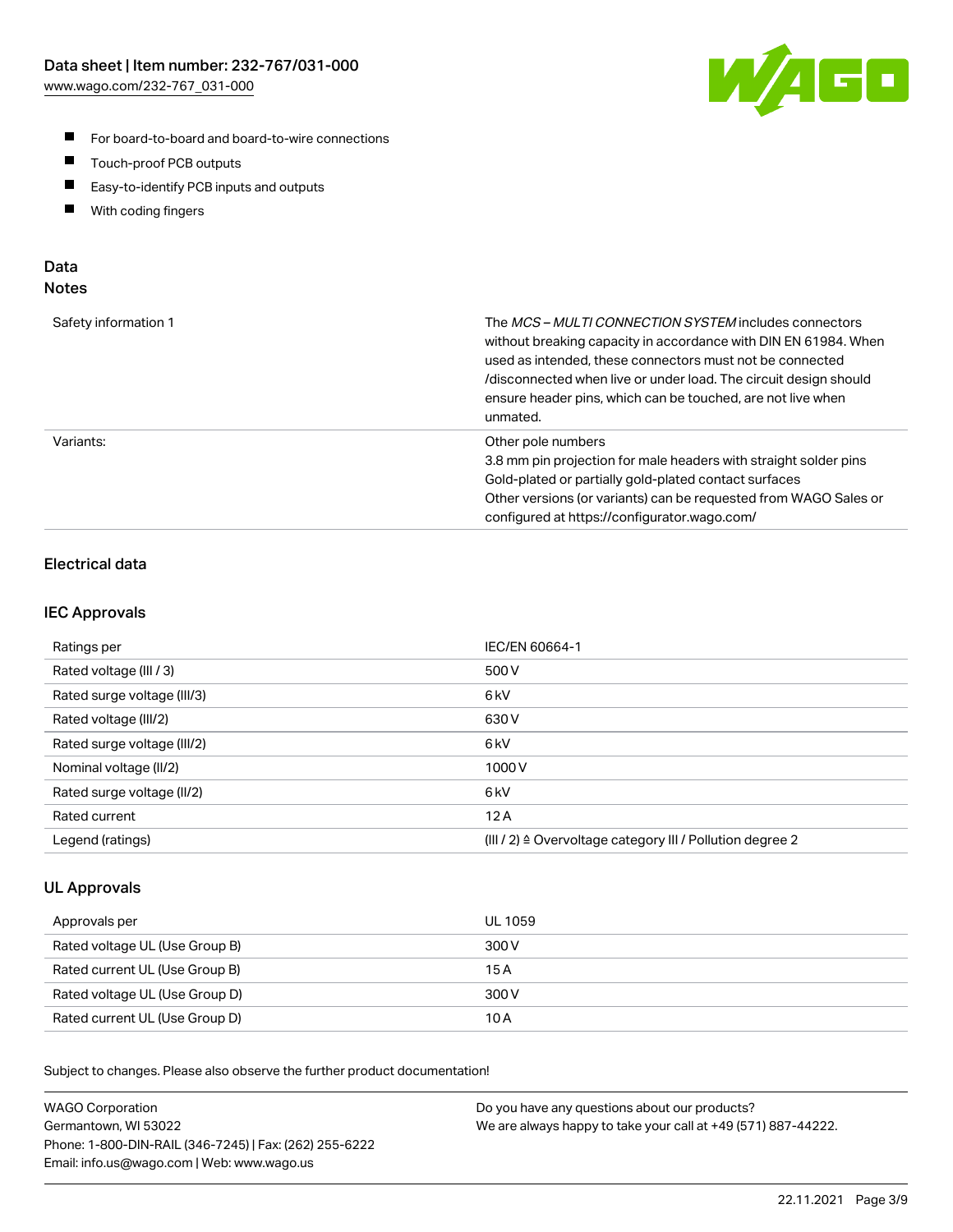

# Ratings per UL

| Rated voltage UL 1977  | coo 1 |
|------------------------|-------|
| <b>Rate</b><br>III 197 | ັ     |

## CSA Approvals

| Approvals per                   | CSA   |
|---------------------------------|-------|
| Rated voltage CSA (Use Group B) | 300 V |
| Rated current CSA (Use Group B) | 15 A  |
| Rated voltage CSA (Use Group D) | 300 V |
| Rated current CSA (Use Group D) | 10 A  |

### Connection data

| Total number of potentials |  |
|----------------------------|--|
| Number of connection types |  |
| Number of levels           |  |

### Connection 1

| Number of poles |  |
|-----------------|--|
|                 |  |

# Physical data

| Pin spacing                          | 7.62 mm / 0.3 inch    |
|--------------------------------------|-----------------------|
| Width                                | 65.6 mm / 2.583 inch  |
| Height                               | 23.25 mm / 0.915 inch |
| Height from the surface              | 18.25 mm / 0.719 inch |
| Depth                                | 11.6 mm / 0.457 inch  |
| Solder pin length                    | 5 <sub>mm</sub>       |
| Solder pin dimensions                | $0.6 \times 1$ mm     |
| Drilled hole diameter with tolerance | $1.3$ $(+0.1)$ mm     |

# Mechanical data

| Mounting type | Mounting flange                         |
|---------------|-----------------------------------------|
| Mounting type | Feed-through mounting<br>Panel mounting |

| <b>WAGO Corporation</b>                                | Do you have any questions about our products?                 |
|--------------------------------------------------------|---------------------------------------------------------------|
| Germantown, WI 53022                                   | We are always happy to take your call at +49 (571) 887-44222. |
| Phone: 1-800-DIN-RAIL (346-7245)   Fax: (262) 255-6222 |                                                               |
| Email: info.us@wago.com   Web: www.wago.us             |                                                               |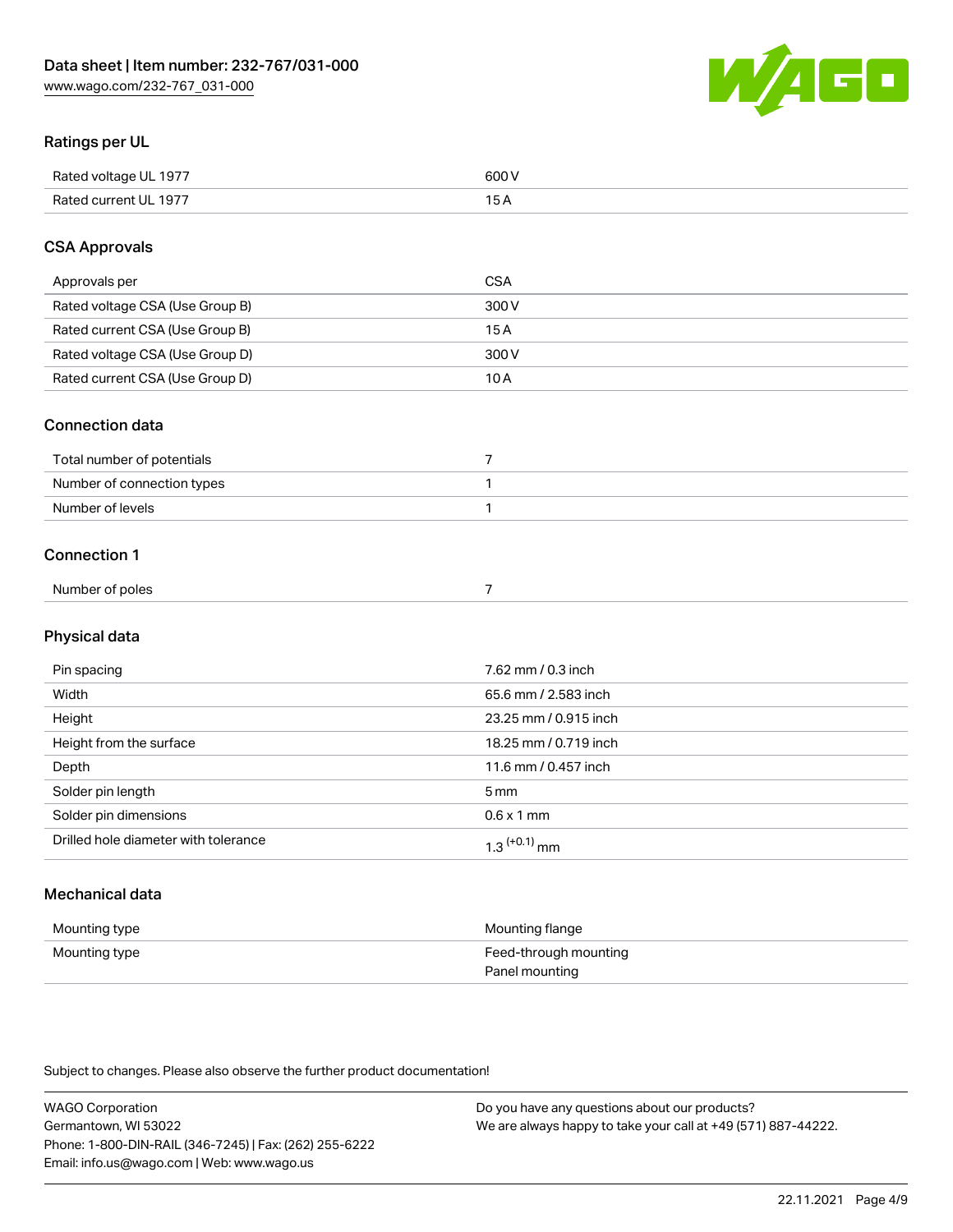

## Plug-in connection

| Contact type (pluggable connector) | Female header |
|------------------------------------|---------------|
| Connector (connection type)        | for PCB       |
| Mismating protection               | No            |
| Mating direction to the PCB        | $90^{\circ}$  |
| Locking of plug-in connection      | Without       |

# PCB contact

| PCB Contact                         | THT                                        |
|-------------------------------------|--------------------------------------------|
| Solder pin arrangement              | over the entire female connector (in-line) |
| Number of solder pins per potential |                                            |

#### Material data

| Color                       | orange           |
|-----------------------------|------------------|
| Material group              |                  |
| Insulation material         | Polyamide (PA66) |
| Flammability class per UL94 | V <sub>0</sub>   |
| Contact material            | Copper alloy     |
| Contact plating             | tin-plated       |
|                             |                  |
| Fire load                   | $0.166$ MJ       |

### Environmental requirements

| Limit temperature range | $-60+85 °C$ |
|-------------------------|-------------|
|-------------------------|-------------|

## Commercial data

| Product Group         | 3 (Multi Conn. System) |
|-----------------------|------------------------|
| PU (SPU)              | 25 Stück               |
| Packaging type        | box                    |
| Country of origin     | DE                     |
| <b>GTIN</b>           | 4017332538015          |
| Customs tariff number | 85366990990            |

# Approvals / Certificates

#### Ship Approvals

| <b>WAGO Corporation</b>                                | Do you have any questions about our products?                 |
|--------------------------------------------------------|---------------------------------------------------------------|
| Germantown, WI 53022                                   | We are always happy to take your call at +49 (571) 887-44222. |
| Phone: 1-800-DIN-RAIL (346-7245)   Fax: (262) 255-6222 |                                                               |
| Email: info.us@wago.com   Web: www.wago.us             |                                                               |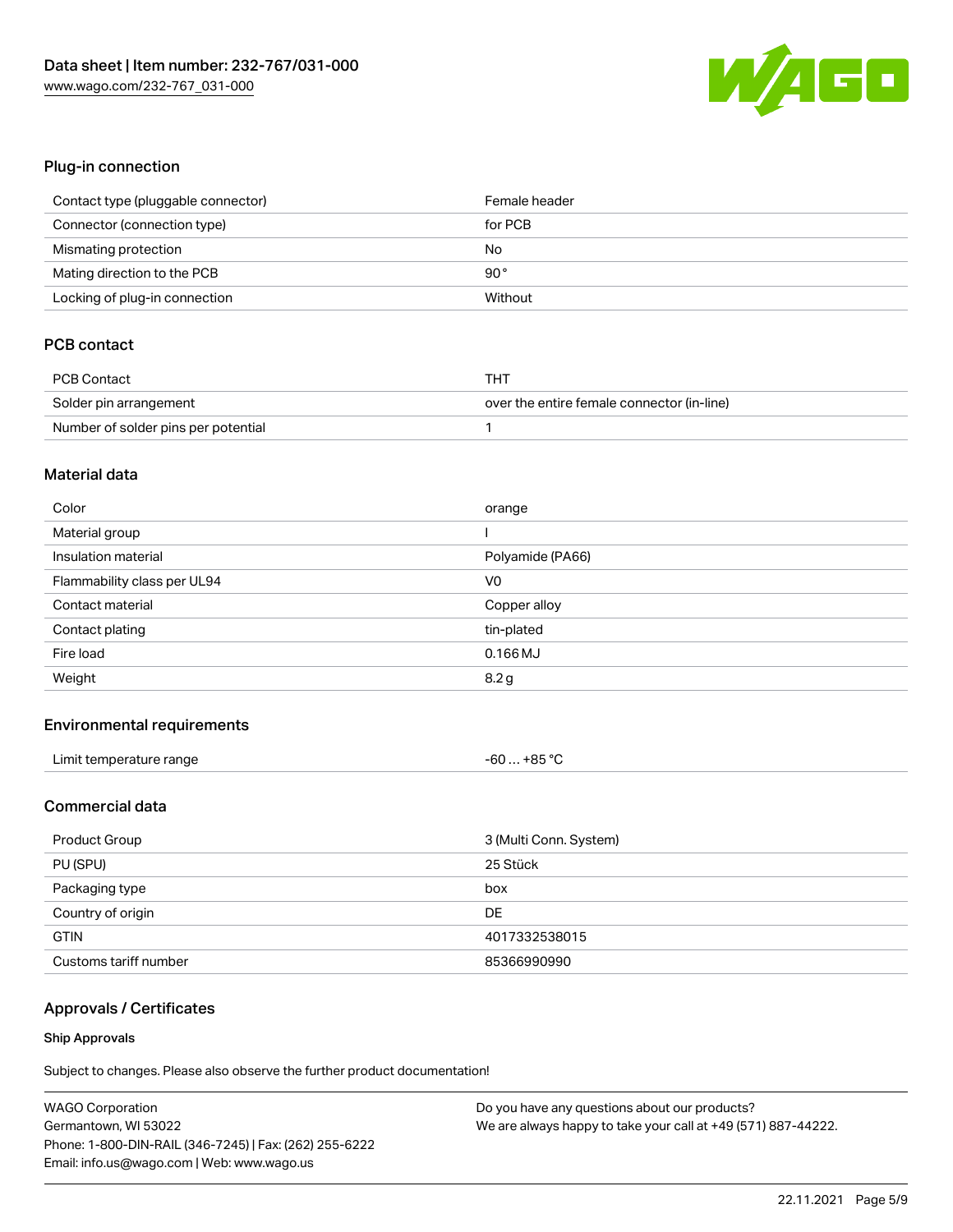

| Logo                | Approval                                                | <b>Additional Approval Text</b> | Certificate<br>name                 |
|---------------------|---------------------------------------------------------|---------------------------------|-------------------------------------|
| ABS                 | <b>ABS</b><br>American Bureau of Shipping               | $\overline{\phantom{a}}$        | $19 -$<br>HG15869876-<br><b>PDA</b> |
|                     | <b>BV</b><br>Bureau Veritas S.A.                        | IEC 60998                       | 11915/D0 BV                         |
|                     | <b>DNV GL</b><br>Det Norske Veritas, Germanischer Lloyd |                                 | TAE000016Z                          |
| <b>UL-Approvals</b> |                                                         |                                 |                                     |
|                     |                                                         |                                 | Certificate                         |
| Logo                | Approval                                                | <b>Additional Approval Text</b> | name                                |
|                     | <b>UR</b><br>Underwriters Laboratories Inc.             | <b>UL 1977</b>                  | E45171                              |
|                     | <b>UR</b><br>Underwriters Laboratories Inc.             | <b>UL 1059</b>                  | E45172                              |
|                     |                                                         |                                 |                                     |

# **Counterpart**

| Item no.731-637                                                                                                           | www.wago.com/731-637 |
|---------------------------------------------------------------------------------------------------------------------------|----------------------|
| 1-conductor male connector; CAGE CLAMP®; 2.5 mm <sup>2</sup> ; Pin spacing 7.62 mm; 7-pole; 2,50 mm <sup>2</sup> ; orange |                      |

| <b>Optional accessories</b> |
|-----------------------------|
|                             |
|                             |
|                             |

#### Mounting

| Mounting accessories |                                                                         |                      |  |
|----------------------|-------------------------------------------------------------------------|----------------------|--|
|                      | Item no.: 209-147<br>Self-tapping screw                                 | www.wago.com/209-147 |  |
|                      | Item no.: 231-194<br>Self-tapping screw; B 2.2x13, fixing hole 1.8 mm Ø | www.wago.com/231-194 |  |
|                      | Item no.: 231-195<br>Screw with nut; M2x12; for fixing element          | www.wago.com/231-195 |  |

| WAGO Corporation                                       | Do you have any questions about our products?                 |
|--------------------------------------------------------|---------------------------------------------------------------|
| Germantown, WI 53022                                   | We are always happy to take your call at +49 (571) 887-44222. |
| Phone: 1-800-DIN-RAIL (346-7245)   Fax: (262) 255-6222 |                                                               |
| Email: info.us@wago.com   Web: www.wago.us             |                                                               |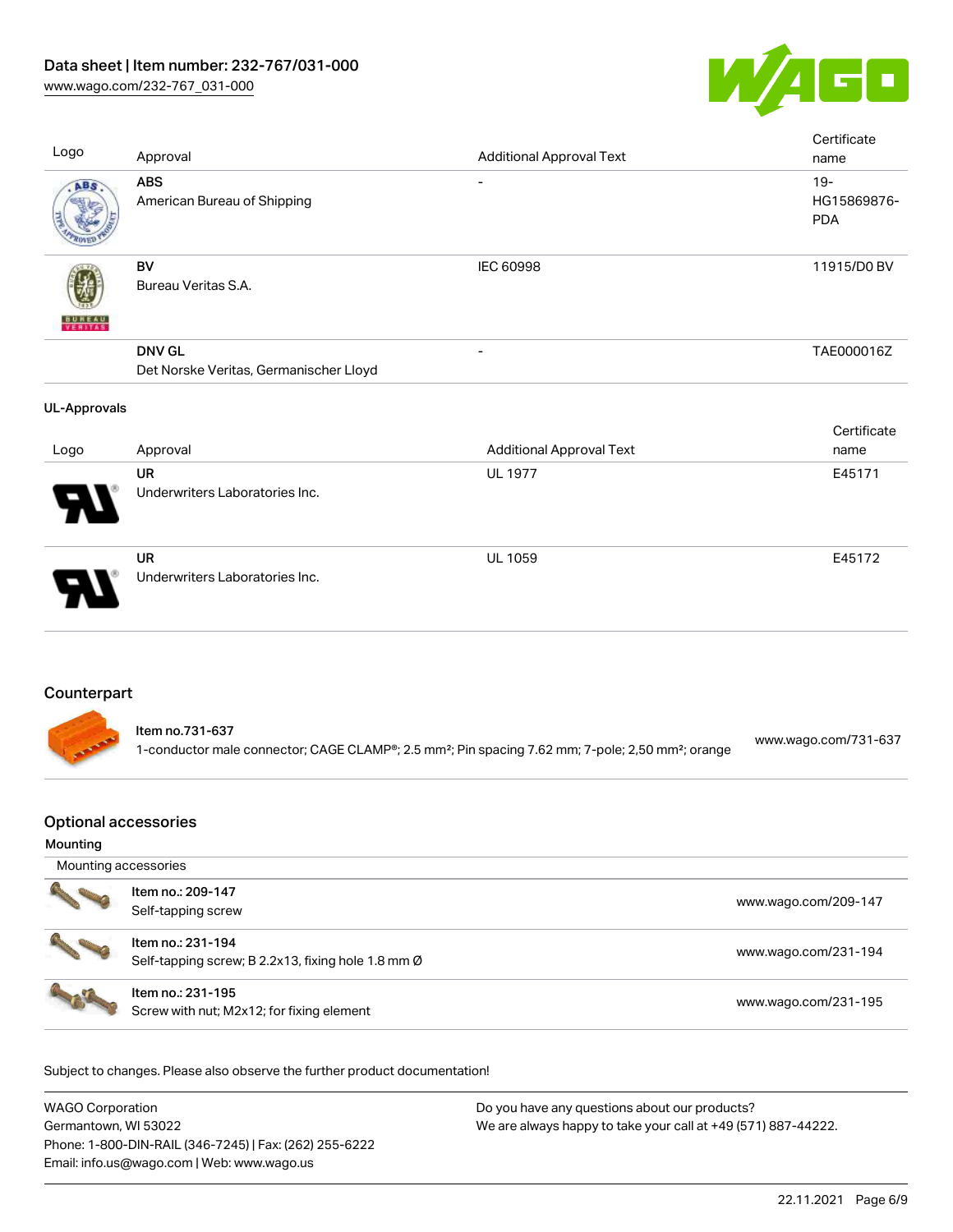[www.wago.com/232-767\\_031-000](http://www.wago.com/232-767_031-000)



[www.wago.com/231-295](http://www.wago.com/231-295)

Testing accessories

Item no.: 231-295 Screw with nut

Email: info.us@wago.com | Web: www.wago.us

| Testing accessories                                                            |                                                                                                                                                                        |                                                               |               |                      |
|--------------------------------------------------------------------------------|------------------------------------------------------------------------------------------------------------------------------------------------------------------------|---------------------------------------------------------------|---------------|----------------------|
|                                                                                | Item no.: 210-136<br>Test plug; 2 mm Ø; with 500 mm cable                                                                                                              |                                                               |               | www.wago.com/210-136 |
|                                                                                | Item no.: 231-662<br>Test plugs for female connectors; for 7.5 mm and 7.62 mm pin spacing; 2,50 mm <sup>2</sup> ; light gray                                           |                                                               |               | www.wago.com/231-662 |
| <b>Downloads</b>                                                               |                                                                                                                                                                        |                                                               |               |                      |
| Documentation                                                                  |                                                                                                                                                                        |                                                               |               |                      |
| <b>Additional Information</b>                                                  |                                                                                                                                                                        |                                                               |               |                      |
| Technical explanations                                                         |                                                                                                                                                                        | 2019 Apr 3                                                    | pdf<br>2.0 MB | Download             |
| <b>CAD files</b>                                                               |                                                                                                                                                                        |                                                               |               |                      |
| <b>CAE</b> data                                                                |                                                                                                                                                                        |                                                               |               |                      |
|                                                                                |                                                                                                                                                                        |                                                               |               |                      |
|                                                                                | EPLAN Data Portal 232-767/031-000                                                                                                                                      |                                                               | <b>URL</b>    | Download             |
|                                                                                | EPLAN Data Portal 232-767/031-000                                                                                                                                      |                                                               | <b>URL</b>    | Download             |
| <b>PCB Design</b>                                                              |                                                                                                                                                                        |                                                               |               |                      |
|                                                                                | Symbol and Footprint 232-767/031-000                                                                                                                                   |                                                               | URL           | Download             |
|                                                                                | CAx data for your PCB design, consisting of "schematic symbols and PCB footprints",<br>allow easy integration of the WAGO component into your development environment. |                                                               |               |                      |
| Supported formats:                                                             |                                                                                                                                                                        |                                                               |               |                      |
|                                                                                | Accel EDA 14 & 15                                                                                                                                                      |                                                               |               |                      |
| H                                                                              | Altium 6 to current version                                                                                                                                            |                                                               |               |                      |
|                                                                                | Cadence Allegro                                                                                                                                                        |                                                               |               |                      |
|                                                                                | DesignSpark                                                                                                                                                            |                                                               |               |                      |
|                                                                                | Eagle Libraries                                                                                                                                                        |                                                               |               |                      |
| H.<br><b>KiCad</b>                                                             |                                                                                                                                                                        |                                                               |               |                      |
|                                                                                | Mentor Graphics BoardStation                                                                                                                                           |                                                               |               |                      |
|                                                                                | Mentor Graphics Design Architect                                                                                                                                       |                                                               |               |                      |
|                                                                                | Subject to changes. Please also observe the further product documentation!                                                                                             |                                                               |               |                      |
| <b>WAGO Corporation</b>                                                        |                                                                                                                                                                        | Do you have any questions about our products?                 |               |                      |
| Germantown, WI 53022<br>Phone: 1-800-DIN-RAIL (346-7245)   Fax: (262) 255-6222 |                                                                                                                                                                        | We are always happy to take your call at +49 (571) 887-44222. |               |                      |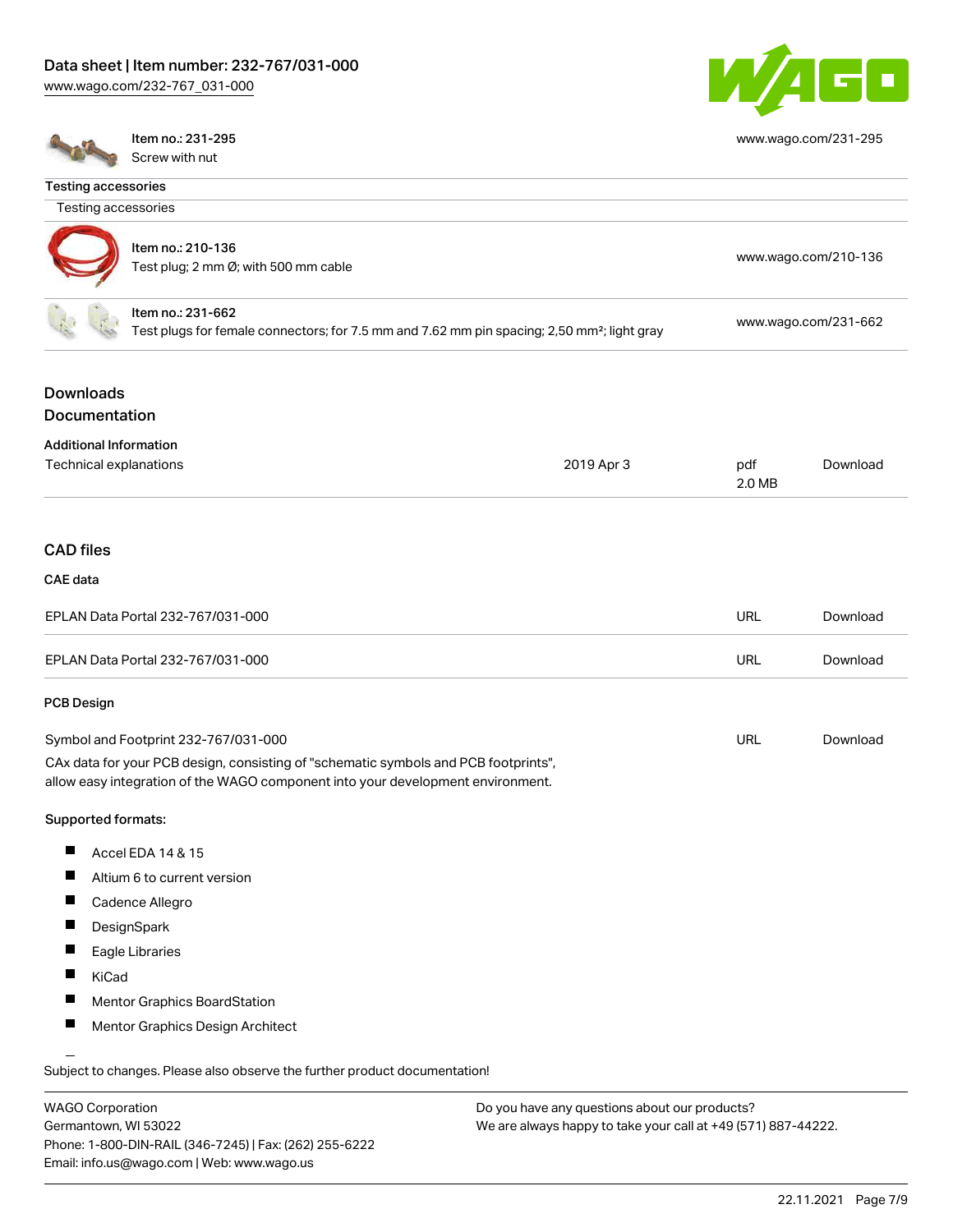

- $\blacksquare$ Mentor Graphics Design Expedition 99 and 2000
- $\blacksquare$ OrCAD 9.X PCB and Capture
- $\blacksquare$ PADS PowerPCB 3, 3.5, 4.X, and 5.X
- $\blacksquare$ PADS PowerPCB and PowerLogic 3.0
- $\blacksquare$ PCAD 2000, 2001, 2002, 2004, and 2006
- $\blacksquare$ Pulsonix 8.5 or newer
- $\blacksquare$ STL
- $\blacksquare$ 3D STEP
- $\blacksquare$ TARGET 3001!
- $\blacksquare$ View Logic ViewDraw
- $\blacksquare$ Quadcept
- $\blacksquare$ Zuken CadStar 3 and 4
- $\blacksquare$ Zuken CR-5000 and CR-8000

PCB Component Libraries (EDA), PCB CAD Library Ultra Librarian

#### Environmental Product Compliance

#### Compliance Search

Environmental Product Compliance 232-767/031-000 THT female header; straight; Pin spacing 7.62 mm; 7-pole; clamping collar; 0.6 x 1.0 mm solder pin; orange URL [Download](https://www.wago.com/global/d/ComplianceLinkMediaContainer_232-767_031-000)

#### Installation Notes

Application

Subject to changes. Please also observe the further product documentation!

WAGO Corporation Germantown, WI 53022 Phone: 1-800-DIN-RAIL (346-7245) | Fax: (262) 255-6222 Email: info.us@wago.com | Web: www.wago.us